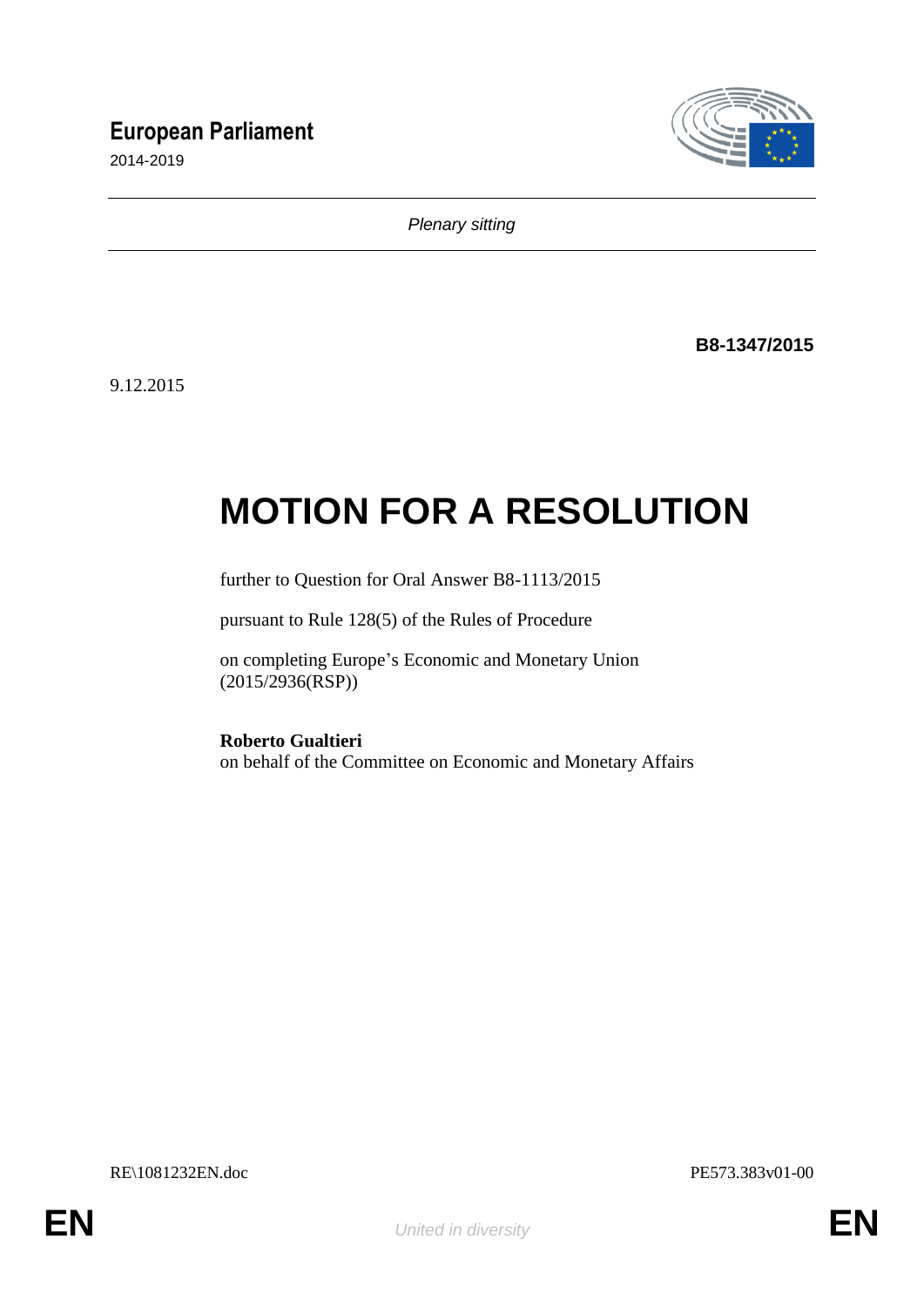#### **B8-1347/2015**

#### **European Parliament resolution on completing Europe's Economic and Monetary Union (2015/2936(RSP))**

#### *The European Parliament*,

- having regard to the Treaty on the Functioning of the European Union,
- having regard to the Commission communication of 21 October 2015 on steps towards completing Economic and Monetary Union (COM(2015)0600),
- having regard to the Commission decision of 21 October 2015 establishing an independent advisory European Fiscal Board (C(2015)8000),
- having regard to the Commission recommendation of 21 October 2015 for a Council recommendation on the establishment of National Competitiveness Boards within the Euro Area (COM(2015)0601),
- having regard to the Commission communication of 21 October 2015 on a roadmap for moving towards a more consistent external representation of the euro area in international fora (COM(2015)0602),
- having regard to the Commission's proposal of 21 October 2015 for a Council decision laying down measures in view of progressively establishing unified representation of the euro area in the International Monetary Fund (COM(2015)0603),
- having regard to the report on Completing Europe's Economic and Monetary Union ('Five Presidents' Report'),
- having regard to its own-initiative report on the review of the economic governance framework: stocktaking and challenges (2014/2145(INI)),
- having regard to Regulation (EU) Nos  $1173/2011^1$ ,  $1174/2011^2$ ,  $1175/2011^3$ ,  $1176/2011<sup>4</sup>$  and  $1177/2011<sup>5</sup>$ , Directive 2011/85/EU<sup>6</sup>, and Regulations (EU) Nos  $472/2013<sup>7</sup>$  and  $473/2013<sup>8</sup>$  (the 'six-pack' and the 'two-pack'),
- having regard to Directive 2014/49/EU on deposit guarantee schemes<sup>9</sup>,
- having regard to the question to the Commission on completing Europe's Economic and

- <sup>7</sup> OJ L 140, 27.5.2013, p. 1.
- <sup>8</sup> OJ L 140, 27.5.2013, p. 11.
- <sup>9</sup> OJ L 173, 12.6.2014, p. 149.

 $\overline{a}$ 

 $1$  OJ L 306, 23.11.2011, p. 1.

<sup>2</sup> OJ L 306, 23.11.2011, p. 8.

<sup>3</sup> OJ L 306, 23.11.2011, p. 12.

<sup>4</sup> OJ L 306, 23.11.2011, p. 25.

<sup>5</sup> OJ L 306, 23.11.2011, p. 33.  $6$  OJ L 306, 23.11.2011, p. 41.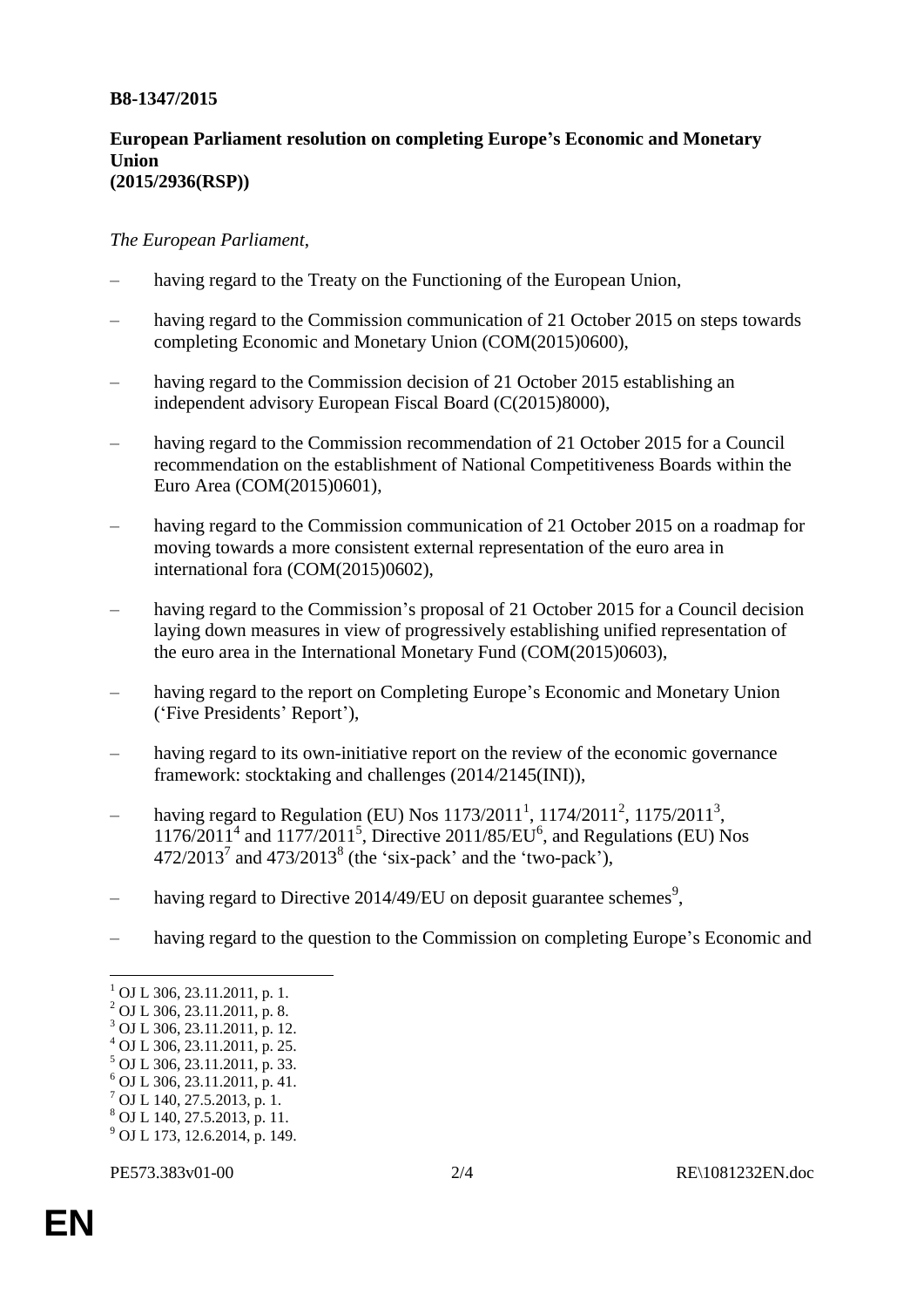Monetary Union (O-000152/2015 – B8-1113/2015),

- having regard to Rules 128(5) and 123(2) of its Rules of Procedure,
- A. whereas the Five Presidents' Report on Completing Europe's Economic and Monetary Union set out proposals for completing Europe's Economic and Monetary Union;
- B. whereas its own-initiative report on 'the review of the economic governance framework: stocktaking and challenges' underlined the need for ambitious and rapid progress in strengthening the euro area;
- C. whereas the Commission, as part of stage 1 of the roadmap in the Five Presidents' Report, published a package on 21 October 2015 containing steps towards completing the Economic and Monetary Union (EMU), composed of two communications, a recommendation for a Council recommendation, a proposal for a Council decision and a Commission decision;

#### *General assessment*

- 1. Takes note of the Commission's proposals to strengthen the EMU and, while recognising that some steps have been taken in the right direction, notes that further efforts will be necessary to address the current shortcomings of the institutional framework of the euro area;
- 2. As stated in its own-initiative report on 'the review of the economic governance framework: stocktaking and challenges', insists on the implementation of the provisions of the six-pack and the two-pack, while stressing that existing Treaties and instruments would allow some of the necessary additional steps to be taken towards completing the EMU;
- 3. Regrets that the package published by the Commission does not leave enough room for parliamentary oversight and debate at European level, which are necessary to ensure the democratic accountability of the decisions taken in the context of the EMU and consequently for ensuring citizens' ownership of euro area governance;
- 4. Asks the Commission, as provided for in the Five Presidents' Report, to consult Parliament in due time in the context of the preparation of the White Paper on the transition between phase 1 and phase 2 of the reforms of the EMU;

#### *European Semester*

5. Urges the Commission to launch negotiations on an interinstitutional agreement (IIA) on European economic governance, including the European Semester and the scrutiny of the implementation of the macroeconomic adjustment programme, with Parliament, the Council and the Eurogroup, as provided for in the Five Presidents' Report; insists that this IIA should ensure, within the framework of the Treaties, that the structure of the European Semester allows for meaningful and regular parliamentary scrutiny of the process, in particular as regards euro area recommendations;

#### *European Fiscal Board and National Competitiveness Boards*

RE\1081232EN.doc 3/4 PE573.383v01-00